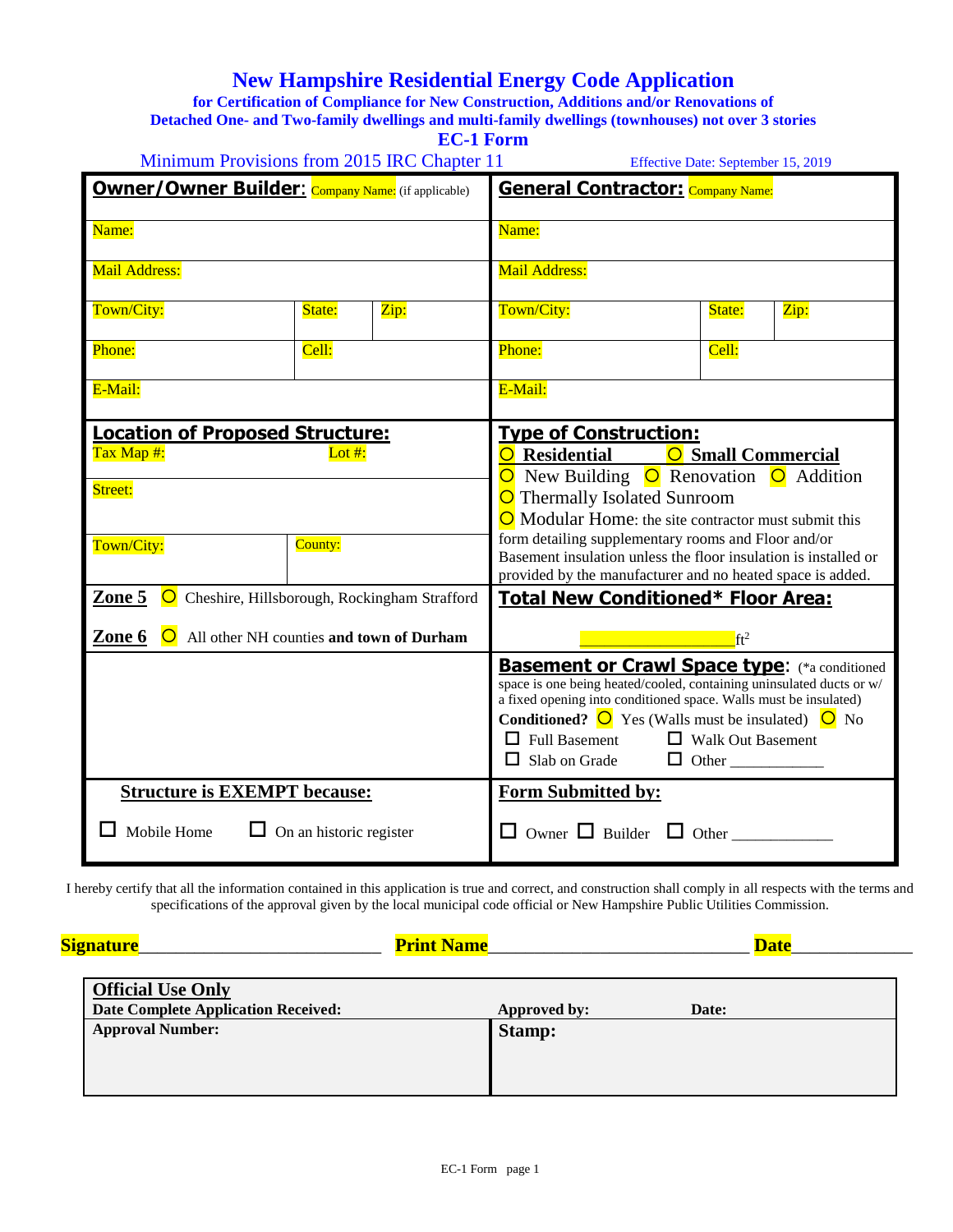### **New Hampshire Energy Code EC-1** Certification No.:

Directions: Complete the "Your Proposed Structure" columns. No measurements or calculations are needed. Copies of plans are NOT needed. If you at least meet the Energy Code requirements, your project will be approved. Write N/A in any section that does not apply to your project. If your planned structure does meet these requirements, consider downloading REScheck <http://www.energycodes.gov/rescheck> to explore energy modelling options. **Please submit pages 1 and 2 only.** 

| <b>Building</b><br><b>Section</b>                                                                                       | <b>Required R or U Values</b>                                                                                                                                                                                                                                                                                                                                                   | <b>Write Planned</b><br><b>R</b> and <b>U</b> Values                                                     | Brands / Models / insulation type and<br>thickness (if known)                                                                                                                                                                                                                                                                                                                                                                                                                              |  |
|-------------------------------------------------------------------------------------------------------------------------|---------------------------------------------------------------------------------------------------------------------------------------------------------------------------------------------------------------------------------------------------------------------------------------------------------------------------------------------------------------------------------|----------------------------------------------------------------------------------------------------------|--------------------------------------------------------------------------------------------------------------------------------------------------------------------------------------------------------------------------------------------------------------------------------------------------------------------------------------------------------------------------------------------------------------------------------------------------------------------------------------------|--|
| <b>Window U</b><br><b>Factor</b><br>(lower U is better)                                                                 | $U$ .32 (maximum)<br>$U$ -.32 (if log walls in Zone 5)<br>$U-30$ (if log walls in Zone 6)<br><b>U</b> .50 (Thermally Isolated Sunrooms only)                                                                                                                                                                                                                                    | Write in U-Value                                                                                         | Check if $\Box$ Sunroom $\Box$ Log Walls                                                                                                                                                                                                                                                                                                                                                                                                                                                   |  |
| <b>Skylights</b>                                                                                                        | $U.55$ (or less)                                                                                                                                                                                                                                                                                                                                                                |                                                                                                          |                                                                                                                                                                                                                                                                                                                                                                                                                                                                                            |  |
| <b>Flat Ceiling</b><br><b>or</b><br><b>Flat Ceiling</b><br>with Raised<br>or Energy<br><b>Trusses</b><br><b>R-value</b> | nsulation at full<br>hickness over<br>exterior<br>walls<br>Insulation<br>Insulation<br>$\triangle$<br>Standard<br>Raised Heel or<br><b>Truss</b><br><b>Energy Truss</b><br>$R-49$ (Zone 5 or<br>$R-38$ (Zone 5 or<br>6) if maintaining<br>6) if using the<br>the full R value<br>above construction<br>over the plates<br>technique<br>R-49 if log walls<br>$R-49$ if log walls | Write in R-Value<br>$\rightarrow$<br>If using only R-<br>38 in Zone 5 or 6<br>you must check<br>this box | NOTE: R-38 will satisfy the requirement<br>for $R-49$ if the full $R-38$ insulation value is<br>maintained over the outside plates. If using<br>only R-38 (Zone 5 or 6), you must certify<br>that you will maintain R-38 over the<br>plates by checking the box below.<br>$\Box$ By checking this box, I certify that<br>this structure is being built with a<br>raised energy truss or that the full R-<br>value of the ceiling insulation will be<br>maintained over the outside plates. |  |
| Sloped or<br><b>Cathedral</b><br><b>Ceiling</b>                                                                         | $\mathbf{R}\text{-}30$ (Zone 5 & 6) if less than 500 ft sq<br>or 20% of total ceiling area or as above<br>R-24 (Thermally Isolated Sunrooms only)                                                                                                                                                                                                                               | Write in R-Value                                                                                         | Check if $\Box$ Sunroom                                                                                                                                                                                                                                                                                                                                                                                                                                                                    |  |
| <b>Above Grade</b><br><b>Wall</b> <sup>ii</sup><br><b>R-value</b>                                                       | $R-20$<br>Cavity Insulation only or<br>$R-13$ plus $R-5$<br>Cavity plus Continuous Insulation<br>R-13 (Thermally Isolated Sunrooms only)                                                                                                                                                                                                                                        | Write in R-Value                                                                                         | Log homes must comply with ICC400-2012,<br>have an average minimum wall thickness of 5"<br>or greater with specific gravity of $\leq 0.5$ or 7" with<br>specific gravity $>0.5$ .<br>Check if $\Box$ Sunroom $\Box$ Log Walls                                                                                                                                                                                                                                                              |  |
| <b>Door U-Value</b>                                                                                                     | $U$ .32 (maximum)                                                                                                                                                                                                                                                                                                                                                               | Write in U-Value                                                                                         | One opaque door in the thermal envelope is<br>exempt from the U-factor requirement.                                                                                                                                                                                                                                                                                                                                                                                                        |  |
| <b>Floor R Value</b><br>(Basement ceiling)                                                                              | $R-30$<br>or Insulation sufficient to fill joist cavity                                                                                                                                                                                                                                                                                                                         | Write in R-Value                                                                                         | If conditioning the basement you must                                                                                                                                                                                                                                                                                                                                                                                                                                                      |  |
| <b>Basement or</b><br><b>Crawl Space</b><br><b>Wall R Value</b>                                                         | For both Zone 5 and Zone 6<br><b>R-19</b> Cavity Insulation or<br>R-15 Continuous Insulation                                                                                                                                                                                                                                                                                    | Write in R-Value                                                                                         | insulate Basement Walls. If not, you may<br>insulate either Floor or Basement Walls<br>and/or Slab Edge                                                                                                                                                                                                                                                                                                                                                                                    |  |
| Slab Edgeili<br><b>R</b> Value                                                                                          | <b>2'</b> (Zone 5) $4'$ (Zone 6)<br>$R-10$<br>(see drawing pg 3)<br>add $\mathbb{R}$ -5 if the Slab is heated or $\mathbb{R}$ -15<br>under entire heated slab if a log home.                                                                                                                                                                                                    | Write in R-Value                                                                                         | Check if $\Box$ Heated Slab                                                                                                                                                                                                                                                                                                                                                                                                                                                                |  |
| <b>Air Sealing</b>                                                                                                      | A blower door test is required. The test must<br>demonstrate an air exchange rate of seven Air<br>Changes per Hour (ACH) or less @ 50 Pa.                                                                                                                                                                                                                                       |                                                                                                          | If required by the code official, an approved third<br>party may be required to conduct the blower<br>door test.                                                                                                                                                                                                                                                                                                                                                                           |  |

Submit pages 1 and 2 to local municipal code official or NH Public Utilities Commission at [energycodes@puc.nh.gov](mailto:energycodes@puc.nh.gov) Phone: 603.271.2431. Fax: 603.271.3878.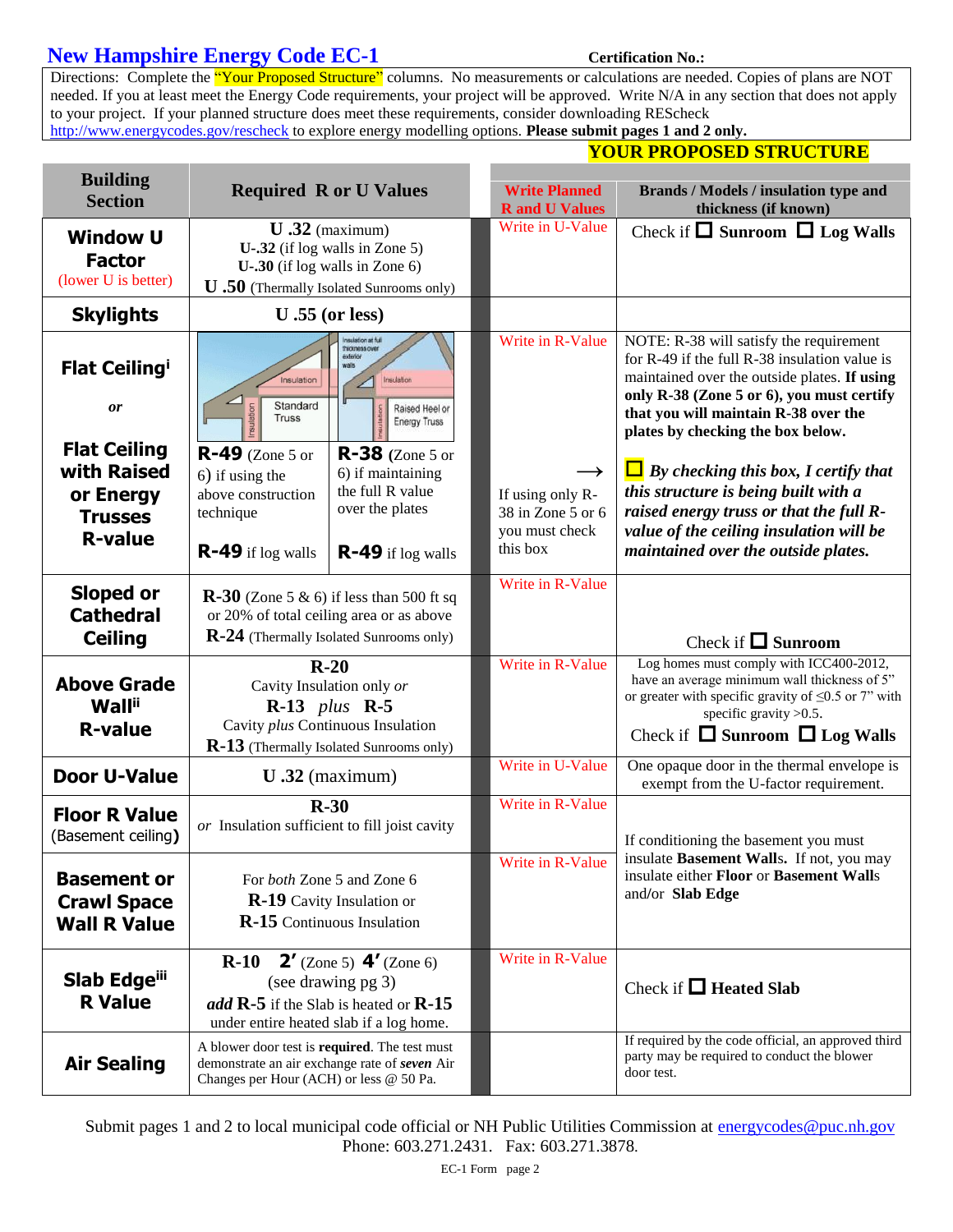### **Footnotes to Residential Energy Code Application for Certification of Compliance**

 $\overline{a}$ 

i Ceilings with attic spaces: R-38 in Zone 5 or 6 will be deemed to satisfy the requirement for R-49 wherever the full height of uncompressed R-38 insulation extends over the wall top plate at the eaves or the full R-value is maintained. This is often accomplished by using a raised heel or energy truss as shown in the diagram below or by using higher R-value insulation over the plates.



 $\mu$ <sup>ii</sup> R-13 + R-5 means R-13 cavity insulation plus R-5 continuous insulated sheathing. If structural sheathing covers 25 percent or less of the exterior, R-5 sheathing is not required where the structural sheathing is placed. If structural sheathing covers more than 25 percent of exterior, the structural sheathing must be supplemented with insulated sheathing of at least R-2.

iii Slab edge insulation must start at the top of the slab edge and extend a total of two (Zone 5) or four feet (Zone 6). Insulation may go straight down, out at an angle away from the building, or along the slab edge and then under the slab. A slab is a concrete floor within 1' of grade level. See diagram below.

The top edge of insulation installed between the exterior wall and the interior slab may be mitered at a 45 degree angle away from the exterior wall.



#### Allowable Slab Insulation Configurations

A or A+ B must equal two feet in Zone 5 or four feet in Zone 6

MODULAR HOMES must be certified by the NH Department of Safety. Unless the floor insulation is provided by the manufacturer this form may be submitted. This form may also be submitted if the basement is to be insulated or supplementary heated space is added to the home upon or after it is set.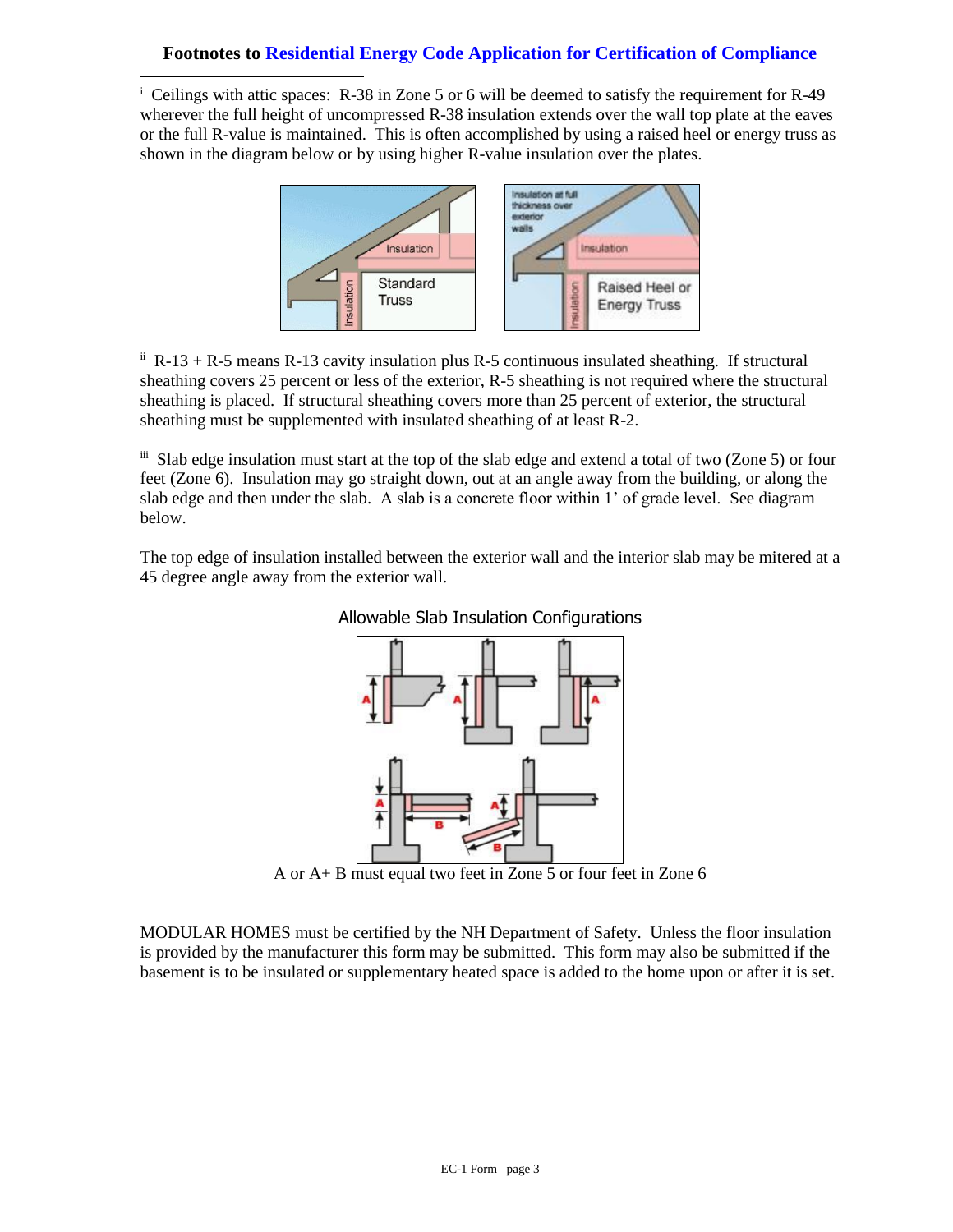# **2015 International Residential Code (IRC) effective Sept. 15, 2019 Residential Energy Code Requirements IRC Chapter 11**

 $\overline{a}$ 

**The following list is intended as a general summary of energy related requirements.** Please consult the 2015 IRC Chapter 11 for complete requirements.

| $\sqrt{\phantom{a}}$ Check here                                                                  | <b>Certification No.:</b>                                                                                                                                                                                                                                                                                                                                                                                             |
|--------------------------------------------------------------------------------------------------|-----------------------------------------------------------------------------------------------------------------------------------------------------------------------------------------------------------------------------------------------------------------------------------------------------------------------------------------------------------------------------------------------------------------------|
| <b>Air Leakage</b><br>Code Section N1102.4                                                       | The building thermal envelope shall be constructed to limit air leakage in accordance with the<br>requirements of IRC Sections R1102.4.1 through R1102.4.4. The building thermal envelope<br>must be durably sealed to limit infiltration. See Table N1102.4.1.1 for a list of thermal<br>envelope elements and installation criteria.                                                                                |
|                                                                                                  | Building envelope air tightness shall be verified to comply by Blower Door testing to no<br>exceed air leakage of 7 Air Changes per Hour (ACH) at 50 Pascals pressure. The local<br>Building Official may require an independent 3 <sup>rd</sup> party to conduct the test.                                                                                                                                           |
| <b>Testing</b>                                                                                   | The Blower Door Test is the required method to demonstrate code compliance with the air<br>leakage requirement.                                                                                                                                                                                                                                                                                                       |
|                                                                                                  |                                                                                                                                                                                                                                                                                                                                                                                                                       |
| Code Section N1102.4.1.2                                                                         | Result (at 50 Pa): _________CFM Interior Volume_____________CF __________________<br><b>ACH</b>                                                                                                                                                                                                                                                                                                                       |
| <b>Fireplaces</b><br>Code Section N1102.4.2                                                      | New wood-burning fireplaces shall have tight-fitting flue dampers or doors and outdoor<br>combustion air.                                                                                                                                                                                                                                                                                                             |
| <b>Recessed Lighting</b><br>Code Section N1102.4.5                                               | Recessed lights in the thermal envelope must be type IC rated and labeled as meeting ASTM E<br>283 and sealed with a gasket or caulk between the housing and the interior wall or ceiling<br>covering.                                                                                                                                                                                                                |
| <b>High-Efficacy Lighting</b><br>Code Section N1104.1                                            | Not less than 75 percent of the lamps in permanenty installing lighting fixtures shall be high-<br>efficacy lamps or not less than 75 percent of the permanently installed lighting fixtures shall<br>contain only high-efficacy lamps.                                                                                                                                                                               |
| <b>Materials and Insulation</b><br><b>Identification</b><br>Code Section N1101.5 and<br>N1101.10 | Materials, systems and equipment shall be identified in a manner that will allow a<br>determination of code compliance. Manufacturer manuals for all installed heating, cooling and<br>service water heating equipment must be provided. Insulation R-values, glazing and door U-<br>values and heating and cooling equipment efficiency must be clearly marked on the building<br>plans, drawings or specifications. |
| <b>Pull-Down Attic Stairs,</b><br><b>Attic Hatch, and Knee</b><br><b>Wall Doors</b>              | Should be insulated to a level equal to the surrounding surfaces and tightly sealed and weather-<br>stripped at the opening.                                                                                                                                                                                                                                                                                          |
| Code Section N1102.2.4                                                                           |                                                                                                                                                                                                                                                                                                                                                                                                                       |
| <b>Full size Attic or</b><br><b>Basement Entry Doors</b><br>Code Section N1102.3.4               | All doors leading from a conditioned space into an unconditioned attic or enclosed attic or<br>basement stairwell should be insulated and weather-stripped exterior rated door units meeting<br>the U-factor requirement. One door is exempt.                                                                                                                                                                         |